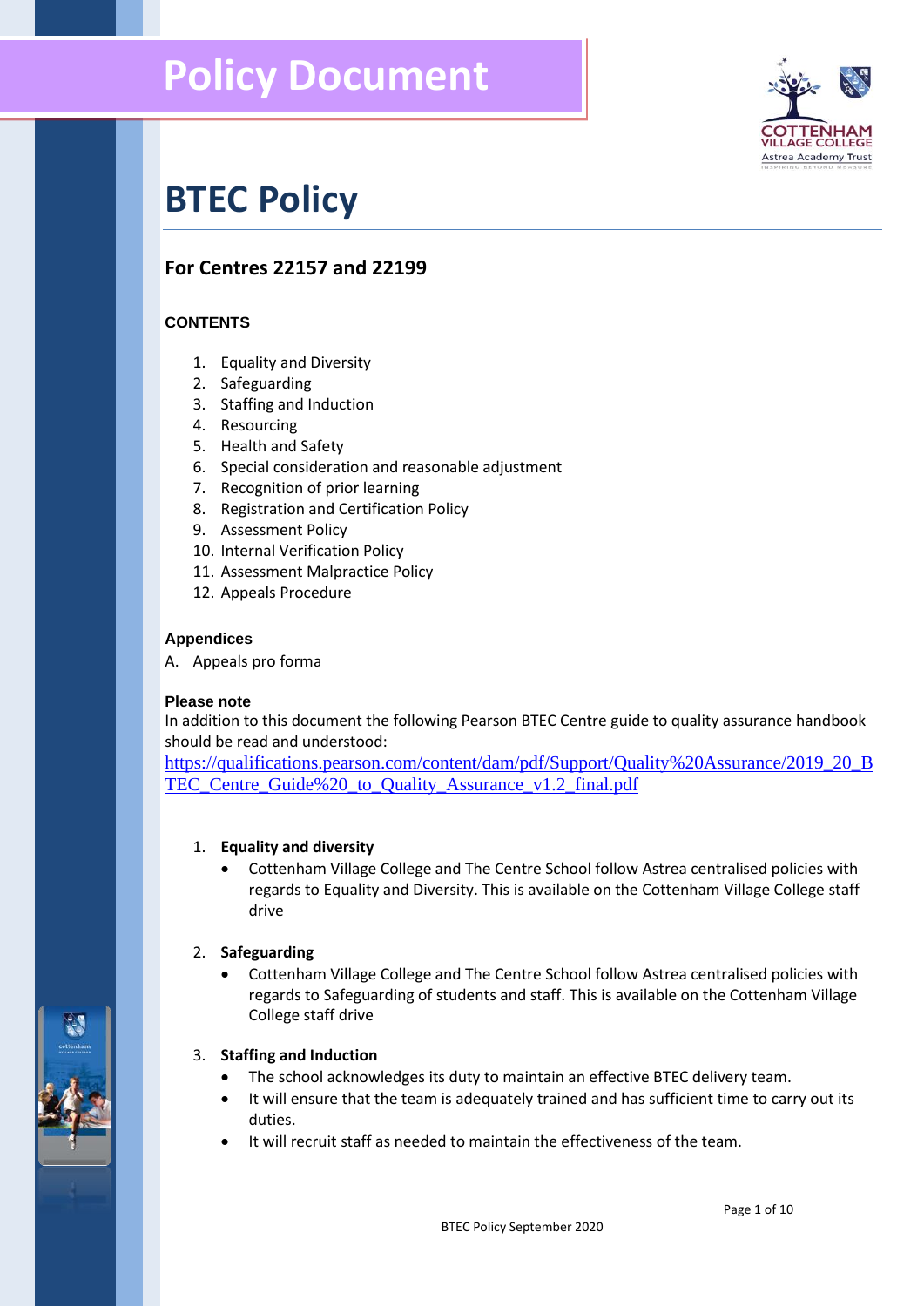

- All new staff undergo a programme of general induction. BTEC staff will receive further induction from the QN and delegated representatives to allow the execution of duties to BTEC national standards.
- 4. **Resourcing**
- The school acknowledges its duty to maintain effective, up to date and appropriate teaching and learning resources, including teaching areas. It will do its utmost to do so within reasonable financial limits.
- It will ensure that the delivery team is adequately resourced and provided with appropriate teaching areas.
- It will replace and augment resources as needed to maintain the effectiveness of the team.

#### 5. **Health and safety**

The school acknowledges its duty to protect the health and safety of all individuals who carry out BTEC activities. As such the Astrea Health and safety policy applies and is adhered to. This is available on the Cottenham Village College staff drive

# 6. **Special consideration and reasonable adjustment**

The school acknowledges its duty to provide support and resources that will allow students with special needs fair access to the learning and assessment instrument used in the BTEC programmes. As such it adheres to the school inclusion and examinations policies and liaises with the SENCO and EO to ensure full awareness of these students. (See SEN policy, Equality policy, Disability policy and Examinations policy)

If the school becomes aware of any circumstances where a student or group has been disadvantaged due to illness, personal / family or any other circumstances not named, the school will apply online for special consideration for the student/s

# 7. **Recognition of Prior Learning (RPL) What is RPL?**

- RPL is about using a learner's evidence of earlier learning and achievement towards part of a qualification.
- An assessor reviews whether the evidence is enough to show that a learner has met the assessment requirements for a current qualification. The learner needs to show that through knowledge, understanding or skills they already have, they do not need to repeat the course or complete extra assessment activity.
- If there is evidence that the learner has previously shown the knowledge, skills or understanding required by a qualification, this may be used towards achieving that qualification. The evidence must be: valid, current, reliable, authentic and sufficient.
- RPL is not normally used to provide evidence against achievement for an entire qualification.
- This cannot be used for external assessment, set exams or set assignments

# Staff must be familiar with Pearson's Recognition of Prior Learning Policy and Process [https://qualifications.pearson.com/content/dam/pdf/Support/policies-for-centres-learners-and](https://qualifications.pearson.com/content/dam/pdf/Support/policies-for-centres-learners-and-employees/Recognition_of_prior_learning_and_process_policy.pdf?fbclid=IwAR13ah8Td68op64QVPQrrmTX2FMU0Yd4wnrTRWOKC9gxE5_Xd8jcnWV1bp8)[employees/Recognition\\_of\\_prior\\_learning\\_and\\_process\\_policy.pdf?fbclid=IwAR13ah8Td68op64Q](https://qualifications.pearson.com/content/dam/pdf/Support/policies-for-centres-learners-and-employees/Recognition_of_prior_learning_and_process_policy.pdf?fbclid=IwAR13ah8Td68op64QVPQrrmTX2FMU0Yd4wnrTRWOKC9gxE5_Xd8jcnWV1bp8) [VPQrrmTX2FMU0Yd4wnrTRWOKC9gxE5\\_Xd8jcnWV1bp8](https://qualifications.pearson.com/content/dam/pdf/Support/policies-for-centres-learners-and-employees/Recognition_of_prior_learning_and_process_policy.pdf?fbclid=IwAR13ah8Td68op64QVPQrrmTX2FMU0Yd4wnrTRWOKC9gxE5_Xd8jcnWV1bp8)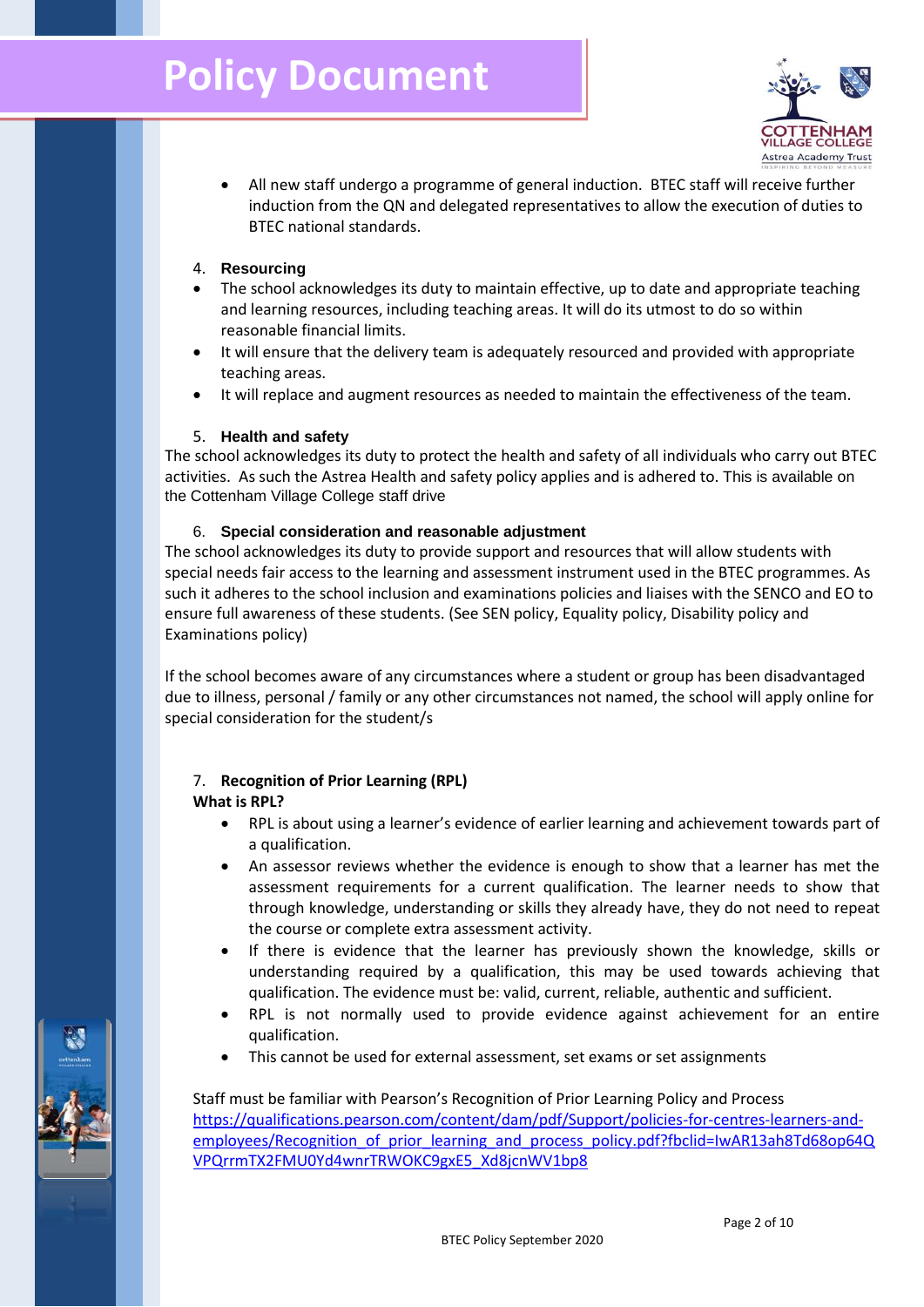

# 8. **BTEC Registration and Certification Policy**

#### **Aims:**

- To register Learners to the correct programme within the timescale defined by the examination board and agreed by the College.
- To transfer candidates internally onto a different qualification in accordance with guidelines
- To 'top up' students if required to a different level of the same qualification
- To claim units and certificates in accordance with Btec guidelines and within good time
- To create and maintain a secure and accessible system that provides Learners with the correct certification.

#### **We will:**

- Register each Learner with the examination board in good time.
- Programme Leaders to check the accuracy of Learner registration and keep appropriate records of these
- Programme leaders to let EO know of any withdrawals / tops ups/ transfers as soonas possible
- Make each Learner aware of their registration status.
- Inform the examination board of changes to Learner details.
- Ensure that certification claims are timely and based solely on fully verified assessment records.
- Make certification claims to Examination Board.
- Audit certificates received from Examination Board for accuracy and completeness.
- Ensure all learner work is retained for 12 weeks after certificates are issued
- Keep all records securely for three years post certification.

#### **Responsibilities:**

- **Exams officer:** Responsible for timely, accurate and valid registration, transfer, top ups, withdrawal and certification claims for learners under the guidance of course leaders.
- **Course Leader:** Responsible for ensuring learner details held by college and the Examination Board are accurate and that an audit trail of Learner assessment and achievement is accessible.
- **Quality Nominee:** Responsible for monitoring and coordinating the Learner details held by college and Examination Board. Responsible for overseeing Learner registration, assignment and assessment verification, transfer, withdrawal and certification claims
- **Lead IV:** Will complete OSCA registration and standardisation training to team and confirm on OSCA. They will share information, sign off assessment and internal verification plans, sample these plans and assessments, ensure these are available to SV when requested and sign Lead IV declaration forms. Follow up to date guidance found on the Pearson website and in the link

• [https://qualifications.pearson.com/content/dam/pdf/Support/Quality%20Assurance/lead](https://qualifications.pearson.com/content/dam/pdf/Support/Quality%20Assurance/lead-internal-verifiers-2015-16.pdf)[internal-verifiers-2015-16.pdf](https://qualifications.pearson.com/content/dam/pdf/Support/Quality%20Assurance/lead-internal-verifiers-2015-16.pdf)

#### 9. **BTEC Assessment Policy**

**Aims:**

- To ensure that assessment is valid, robust and provides equal opportunities for all learners.
- To ensure that assessment is transparent, unbiased and carried out to national standards for BTEC.
- To ensure that assessment decisions are recorded accurately and in sufficient detail.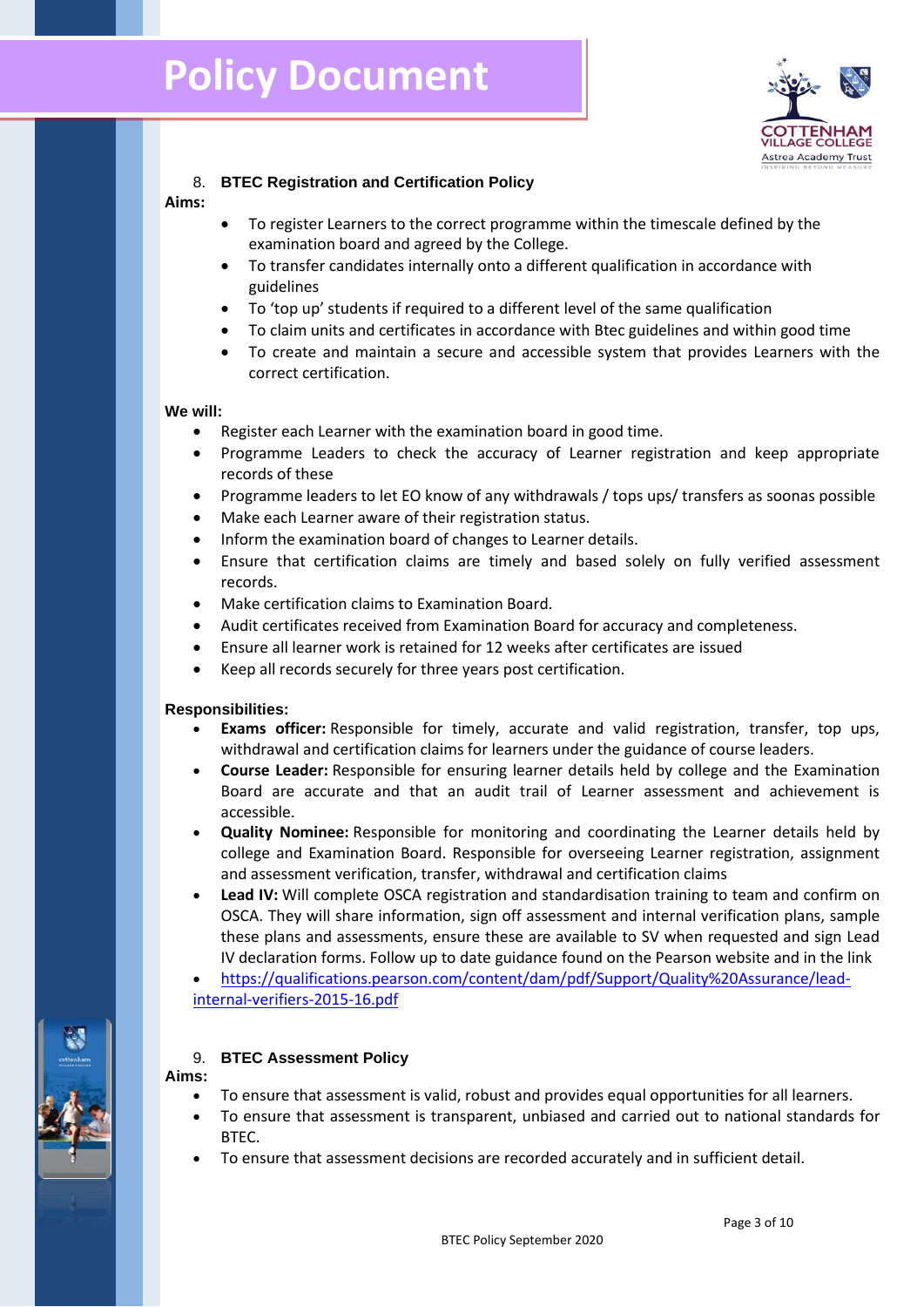

#### **We will:**

- Provide assignments that are fit for purpose and that enable learners to produce appropriate evidence for assessment.
- Assess learner's evidence using published assessment and grading criteria only.
- Assess with impartiality, reliability and accuracy.
- Allow a reasonable timescale for submission of learner evidence.
- Maintain a robust and rigorous internal verification procedure.
- Monitor NSS and Standards Verifier reports and undertake any remedial action needed.
- Share good assessment practice between all programme teams.
- Ensure that BTEC assessment methodology and the key role of the assessor are understood by all BTEC staff.
- Provide resources to ensure that assessment can be carried out accurately and as appropriate.

# 10. **Internal Verification Policy**

#### **Aims:**

- To ensure that internal verification is valid, reliable and covers all assessors and programme activity.
- To ensure that the internal verification procedure is unbiased and transparent.
- To ensure that there is accurate and detailed recording of internal verification decisions

#### **We will:**

- Ensure that all assignments are verified as fit for purpose before use.
- Verify an appropriate sample of assessor work from all subjects to ensure conformity to national standards and standards verification requirements.
- **This sample will be 10% of the groups' assignments and a minimum 4 pieces. This will increase to 20% or 8 pieces in the case of new teachers, courses, units or assignments. This will also be the case in light of prior assessment issues.**
- For standard verification the sample size is as below:

| Number of<br>learners<br>registered | Number of learner samples<br>(Completed units of learner work) |                                          | Extra learners required for<br>second sample |                                          |
|-------------------------------------|----------------------------------------------------------------|------------------------------------------|----------------------------------------------|------------------------------------------|
|                                     | Award                                                          | Certificate /<br>Extended<br>Certificate | Award                                        | Certificate /<br>Extended<br>Certificate |
| 1-249 learners                      | Up to 15                                                       | Up to 20                                 | Up to 15                                     | Up to 20                                 |
| 250+ learners                       | Up to 30                                                       | Up to 30                                 | Up to 30                                     | Up to 30                                 |

- Plan an annual internal verification schedule, linked to assignment plans.
- Define and support effective internal verification roles amongst BTEC staff.
- Ensure that identified staff maintain secure records of all internal verification activity.
- Brief and provide training for staff on the requirements for current internal verification procedures.
- Promote internal verification in staff development.
- Provide standardised internal verification documentation.
- Use the outcomes of internal verification to enhance future assessment practice.
- Ensure that all relevant principle subject areas have a qualified Lead Internal Verifier
- Ensure that Lead Internal Verifiers are provided with support and resources sufficient to allow their continued accreditation.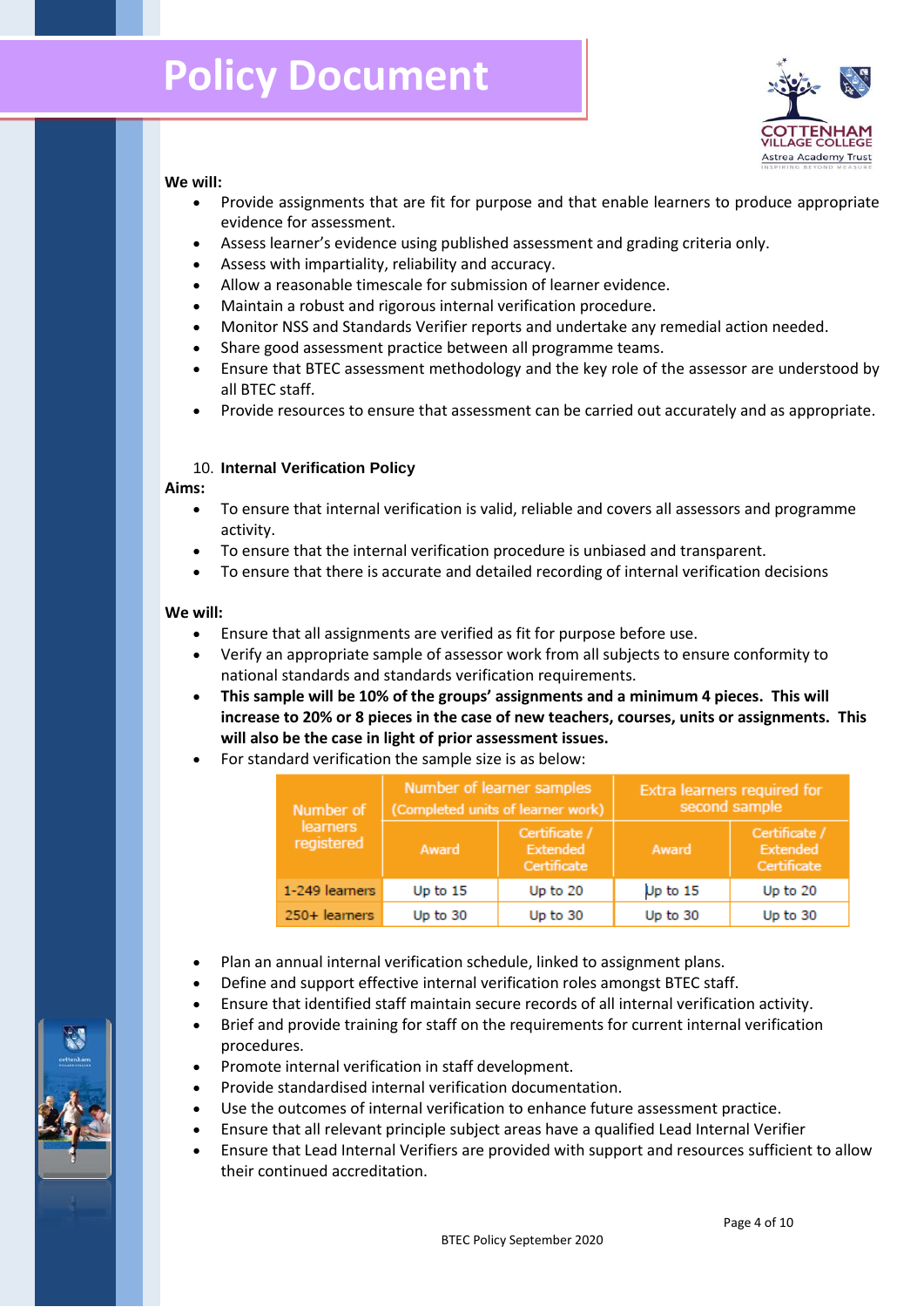

# 11. **Plagiarism and Assessment Malpractice**

#### **Responsibilities:**

- **Centre:** Will seek to promote a positive culture that encourages learners to take individual responsibility for learning and respect for the work of others.
- **Assessor:** Responsible for designing assignments that limit the opportunities for malpractice also responsible for checking the validity and provenance of learners' work.
- **Internal Verifier:** Responsible for malpractice checks when internally verifying work.
- **Quality Nominee:** Apply sanctions where appropriate. Inform Pearson immediately of any reportable acts of malpractice.
- **Principal and their nominees:** responsible for overseeing investigations; policy to be reviewed annually by QN.

#### **Definition of malpractice by students**

This list is not exhaustive and other instances of malpractice may be considered by the centre at its discretion

- Plagiarism.
- Working with other learners to produce work that is submitted as individual work.
- Copying others work 9including the use of ICT to aid copying).
- Deliberate destruction of another's work.
- Fabrication of results or evidence.
- False declaration of authenticity of an individual's work.
- Impersonation by pretending to be someone else in order to produce the work of another or arranging for another person to take your place in assessments/tests/examinations

#### **To prevent student malpractice, the**:

**Centre:** Will seek to promote a positive culture that encourages learners to take individual responsibility for learning and respect for the work of others.

# **Assessor:**

- Will be responsible for designing assignments that limit the opportunities for malpractice also responsible for checking the validity and provenance of learners' work.
- Use the induction period to inform students of the Centres policy on malpractice and the penalties for attempted and actual malpractice.
- Show learners the appropriate formats to record cited texts and other materials or information sources and ensure that learners have acknowledged any resources used.
- Ask learners to sign a declaration that the work is solely their own

#### **Internal Verifier:**

- Responsible for malpractice checks when internally verifying work.
- Conduct an investigation if appropriate, supported by the Head of centre and SLT in accordance with JCQ regulations for suspected malpractice in Examinations and assessments.
- Make individuals aware at the earliest opportunity of the nature of the alleged malpractice and of the possible consequences

#### **Quality Nominee:**

- Apply sanctions where appropriate and inform Pearson of any acts of malpractice by staff or students.
- Give the individual the opportunity to respond to the allegations, following JCQ malpractice guidelines
- Document all stages of an investigation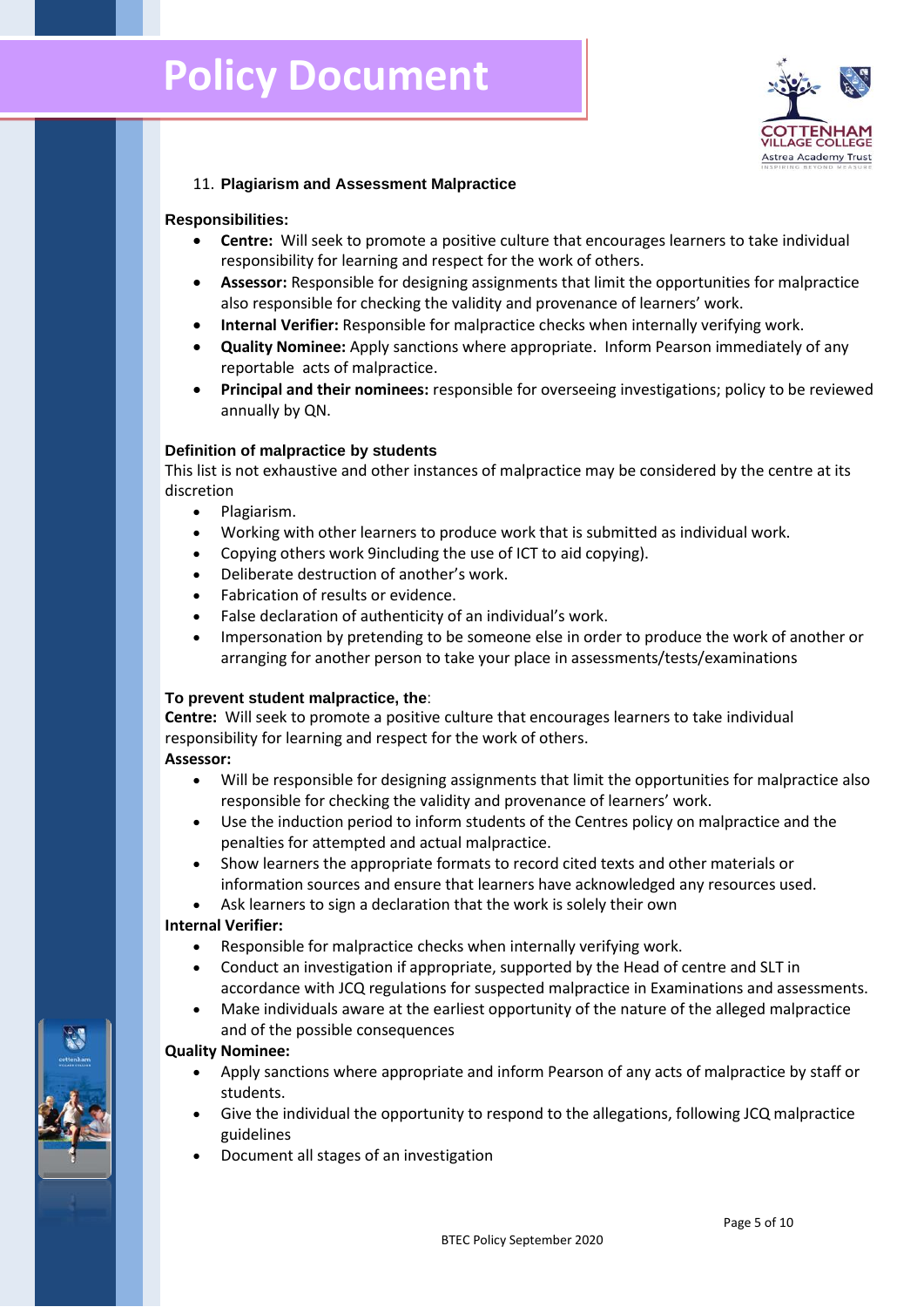

# **Definition of malpractice by Centre staff**

This list is not exhaustive and other instances of malpractice may be considered by the centre at its discretion

- Improper assistance to candidates in the production of work for assessment, where the support has the potential to influence the outcomes of the assessment.
- Inventing or changing marks for internally assessed work where there is not enough evidence of the candidate's achievements to justify the marks given.
- Failure to keep candidate coursework/ portfolios of evidence secure.
- Fraudulent claims for certificates.
- Allowing evidence that is known by the staff member not to be the learner's own work, to be included in a learner's portfolio / coursework.
- Facilitating and allowing impersonation.
- Misusing a candidate's Access arrangements where it may affect the outcome of the learner's work.
- Falsifying records/ certificates for example by alteration, substitution or by fraud.
- Fraudulent certificate claims, claiming for a certificate prior to the learner completing all the requirements of the assessment.

#### **If Malpractice is suspected**

The centre will apply the following actions and sanctions in accordance with the JCQ regulations

- Investigation by programme leader and QN. Student is allowed time to respond to allegations. Appropriate sanction decision made.
- Sanctions applied after the Learner is allowed time to appeal and may include
- HOC informed immediately
- Parents informed.
- Assessment re submitted / cancelled.
- Assessment awarding body notified.
- Possible exclusion
- All stages documented by QN and a report sent to HOC and Pearson.

#### **12. Appeals Policy**

#### **AIM**

- To enable the learner to enquire, question or appeal against an assessment decision.
- To attempt to reach agreement between the learner and the assessor at the earliest opportunity.
- To standardise and record any appeals to ensure openness and fairness.
- To facilitate a learner's ultimate right of appeal to the awarding body, where appropriate.
- To protect the interests of all learners and the integrity of the qualification.
- To allow a student sufficient time to be given their grade, ask for a mark scheme and check that it has been applied correctly.
- To appeal their mark within the given timeframe
- A senior team leader will then check that the mark scheme has been correctly applied and report these findings to the HOC and the student within a given time frame

# **WHAT WE DO**

#### **We Ensure that:**

• Internal assessments are conducted by members of teaching staff who have appropriate knowledge, understanding and skills in this area.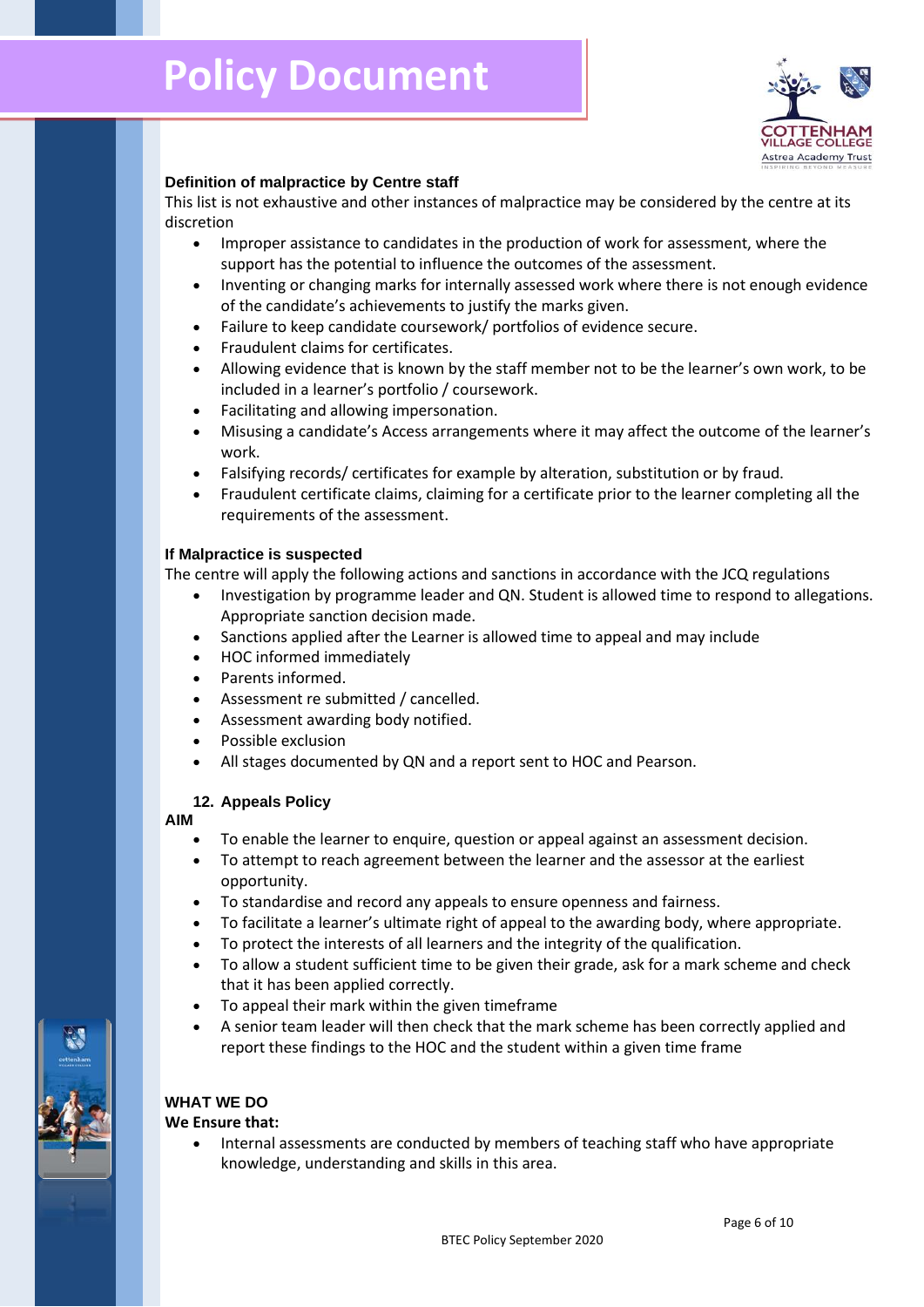

- Assessment methodology is fair, reliable and does not disadvantage any group of learners or individuals under the Disability Act 2010.
- Assessment procedure is open, fair and free from bias and to national standards. All assessment decisions are accurately recorded.
- Learners are provided with fit for purpose assignments.
- Assessment evidence provided by candidates is produced and authenticated according to the requirements of the awarding body (Edexcel) for the subject concerned.
- The consistency of internal assessment will be maintained by internal verification and standardisation.
- Not limit or 'cap' learner achievement if work is submitted late.
- Minimise the opportunities for malpractice.
- Provide samples for external verification as requested.
- All appeals are monitored to inform quality improvement

# **To do this, the centre will:**

#### **Responsibilities:**

- **Centre:** Will seek to promote a positive culture that encourages learners to take individual responsibility for learning and respect for the work of others.
- **Assessor:** Responsible for designing assignments that limit the opportunities for malpractice also responsible for checking the validity and provenance of learners' work.
- **Internal Verifier:** Responsible for malpractice checks when internally verifying work.
- **Quality Nominee:** Apply sanctions where appropriate. Inform Edexcel of any acts of malpractice.
- **Principal and their nominees:** responsible for overseeing investigations.

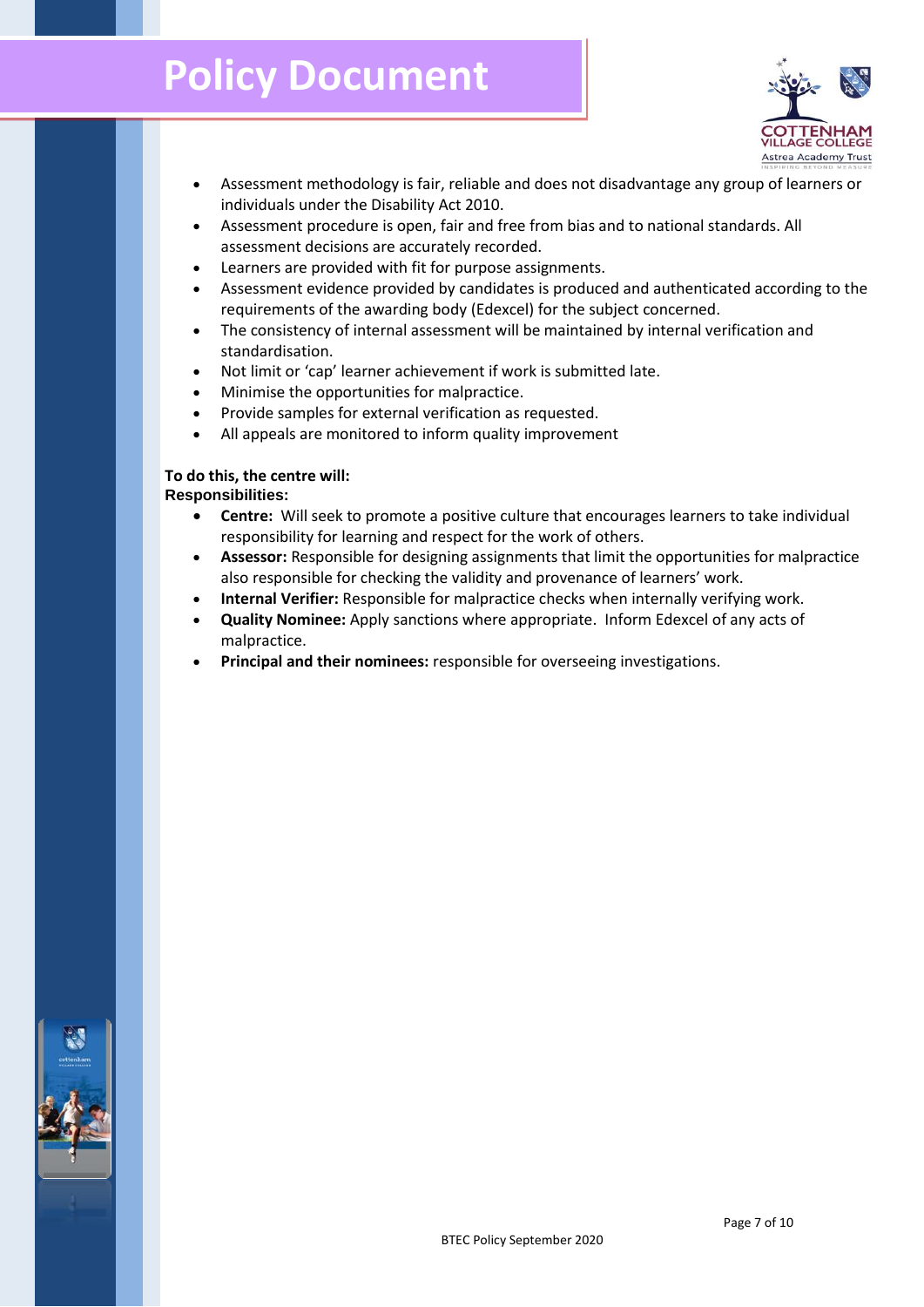

**Form 1**

**BTEC** 

**Unit Number:**

**Student: Assessor:**

**Qualification:**

**Internal Verifier: Senior Manager: Senior Manager:** 

| <b>Stage One (Unit Assessor)</b>              | <b>Response within 5 working days</b> |
|-----------------------------------------------|---------------------------------------|
| Reason for appeal (please give full details): | Outcome:                              |
|                                               |                                       |
|                                               |                                       |
|                                               |                                       |
|                                               |                                       |
|                                               |                                       |
|                                               |                                       |
| Date:                                         | Date:                                 |
|                                               | Assessor signature:                   |
|                                               | IV signature:                         |
|                                               | Senior Mgr. signature:                |
|                                               |                                       |

**I agree/disagree with the outcome of Stage One of the appeal.**

**Student signature:**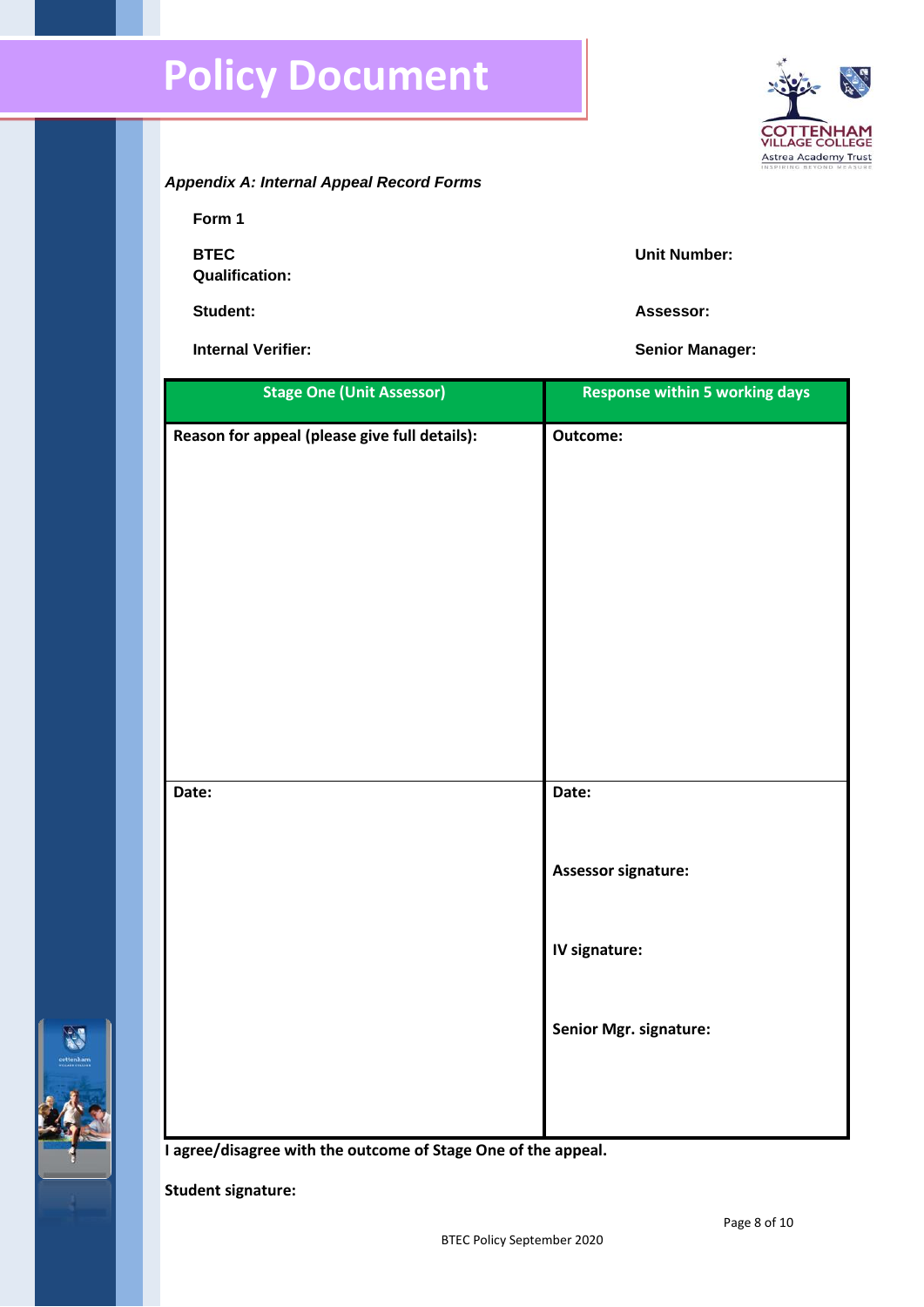

# **Internal Appeal Record Form 2**

| <b>Stage Two (Internal Verifier)</b>                                                    | <b>Response within 5 working days</b> |
|-----------------------------------------------------------------------------------------|---------------------------------------|
| Please enter here the reason for disagreement<br>with outcome of first stage of appeal: | Outcome:                              |
| Date:                                                                                   | Date:<br>Assessor signature:          |
|                                                                                         | IV signature:                         |
|                                                                                         | Senior manager signature              |



**I agree/disagree with the outcome of Stage Two of the Appeal:**

**Student signature:**